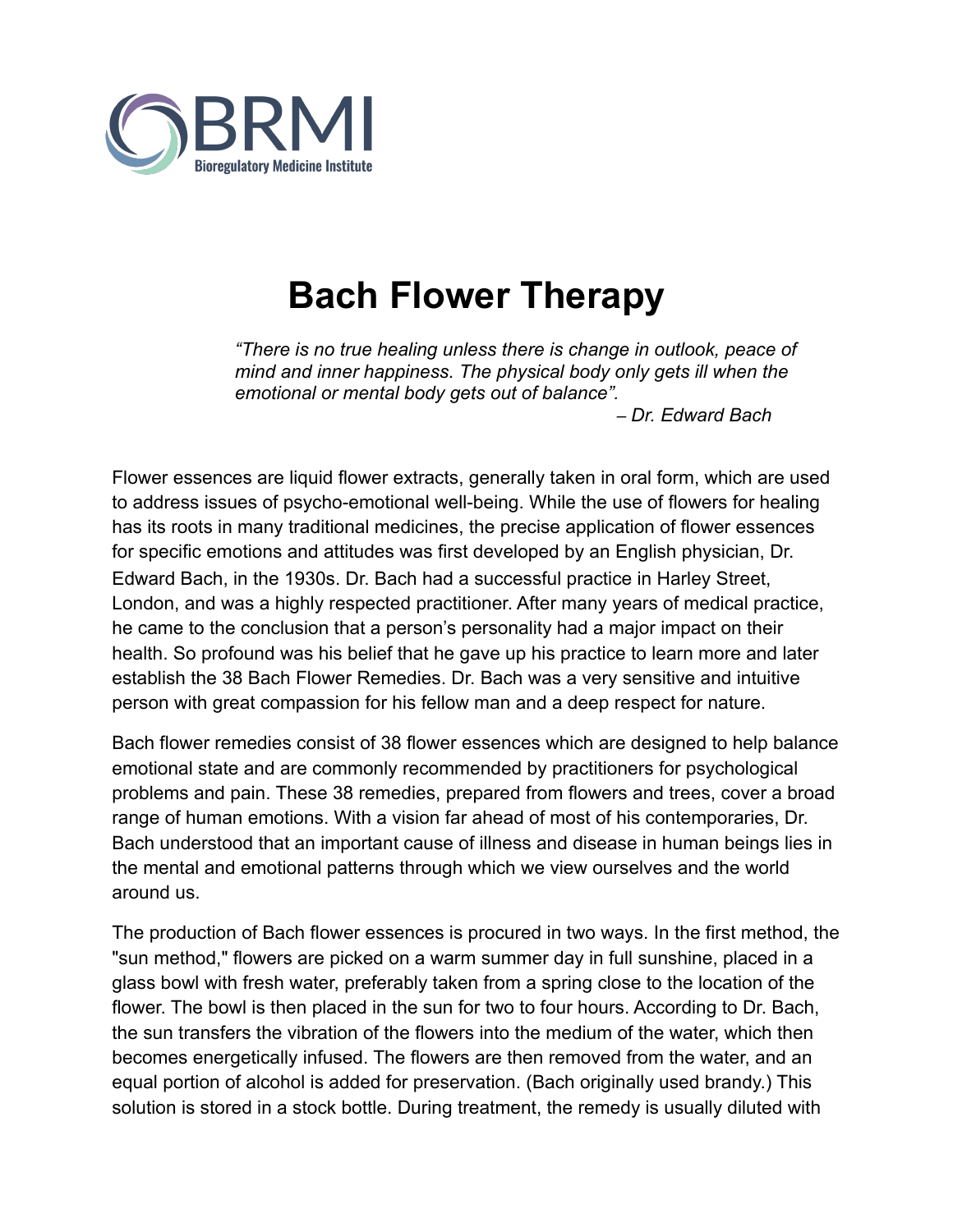water and is consumed as an alcohol-based preparation, although it may also be available as a cream.

The second method of preparation is the "cooking method." Because not all flowers, shrubs, bushes, and trees bloom at a time of year with plenty of sunshine, this approach is considered necessary. In the cooking method, flowers and buds are picked according to the sun method and boiled down. The extract is filtered several times and then mixed with an equal portion of alcohol as a preservative.

The following are the 38 flower essences and a description of each according to Dr. Bach:

**Agrimony** "The jovial, cheerful, humorous people who love peace and are distressed by argument or quarrel, to avoid which they will agree to give up much. Though generally they have troubles and are tormented and restless and worried in mind or in body, they hide their cares behind their humor and jesting and are considered very good friends to know. They often take alcohol or drugs in excess, to stimulate them and help themselves bear their trials with cheerfulness."

- Dr. Edward Bach

<https://www.youtube.com/watch?v=XBRyRJZSTfw>

<https://www.youtube.com/watch?v=Oboiwvx2DfU>

<https://www.youtube.com/watch?v=XBRyRJZSTfw&t=40s>

**Aspen** "Vague unknown fears, for which there can be given no explanation, no reason. It is a terror that something awful is going to happen even though it is unclear what exactly. These vague inexplicable fears may haunt by night or day. Sufferers may often be afraid to tell their trouble to others."

- Dr. Edward Bach

<https://www.youtube.com/watch?v=JSb6ufufmWE>

**Beech** "For those who feel the need to see more good and beauty in all that surrounds them. And, although much appears to be wrong, to have the ability to see the good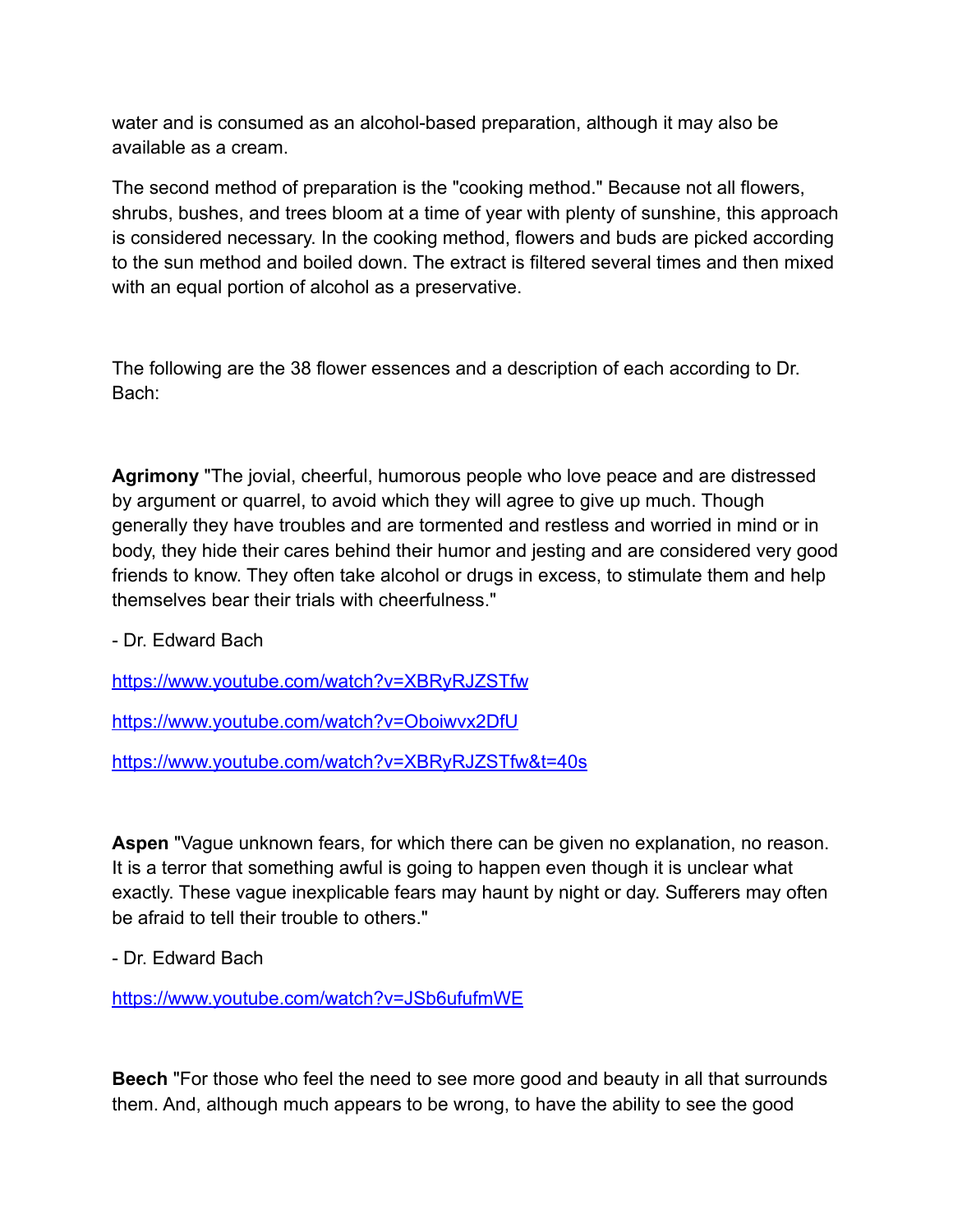growing within. So as to be able to be more tolerant, lenient and understanding of the different way each individual and all things are working to their own perfection."

- Dr. Edward Bach

[https://www.youtube.com/watch?v=Me3jD\\_Zu7oM](https://www.youtube.com/watch?v=Me3jD_Zu7oM)

**Centaury** "Kind, quiet, gentle people who are over-anxious to serve others. They overtax their strength in their endeavors. Their wish so grows upon them that they become more servants than willing helpers. Their good nature leads them to do more than their own share of work, and in so doing they may neglect their own particular mission in life"

- Dr. Edward Bach

<https://www.youtube.com/watch?v=v3wweUEDxgU>

<https://www.youtube.com/watch?v=v3wweUEDxgU&t=29s>

**Cerato** "Those who have not sufficient confidence in themselves to make their own decisions. They constantly seek advice from others, and are often misguided"

- Dr. Edward Bach

<https://www.youtube.com/watch?v=WdMF1JH6euI>

**Cherry Plum** "Fear of mind being over-strained, of reason giving away, of doing fearful and dreaded things, not wished and known wrong, yet there comes the thought and impulse to do them."

- Dr. Edward Bach

<https://www.youtube.com/watch?v=ZcyXfUXe3HQ>

**Chestnut Bud** "For those who do not take full advantage of observation and experience, and who take a longer time than others to learn the lessons of daily life. Whereas one experience would be enough for some, such people find it necessary to have more, sometimes several, before the lesson is learnt. Therefore, to their regret,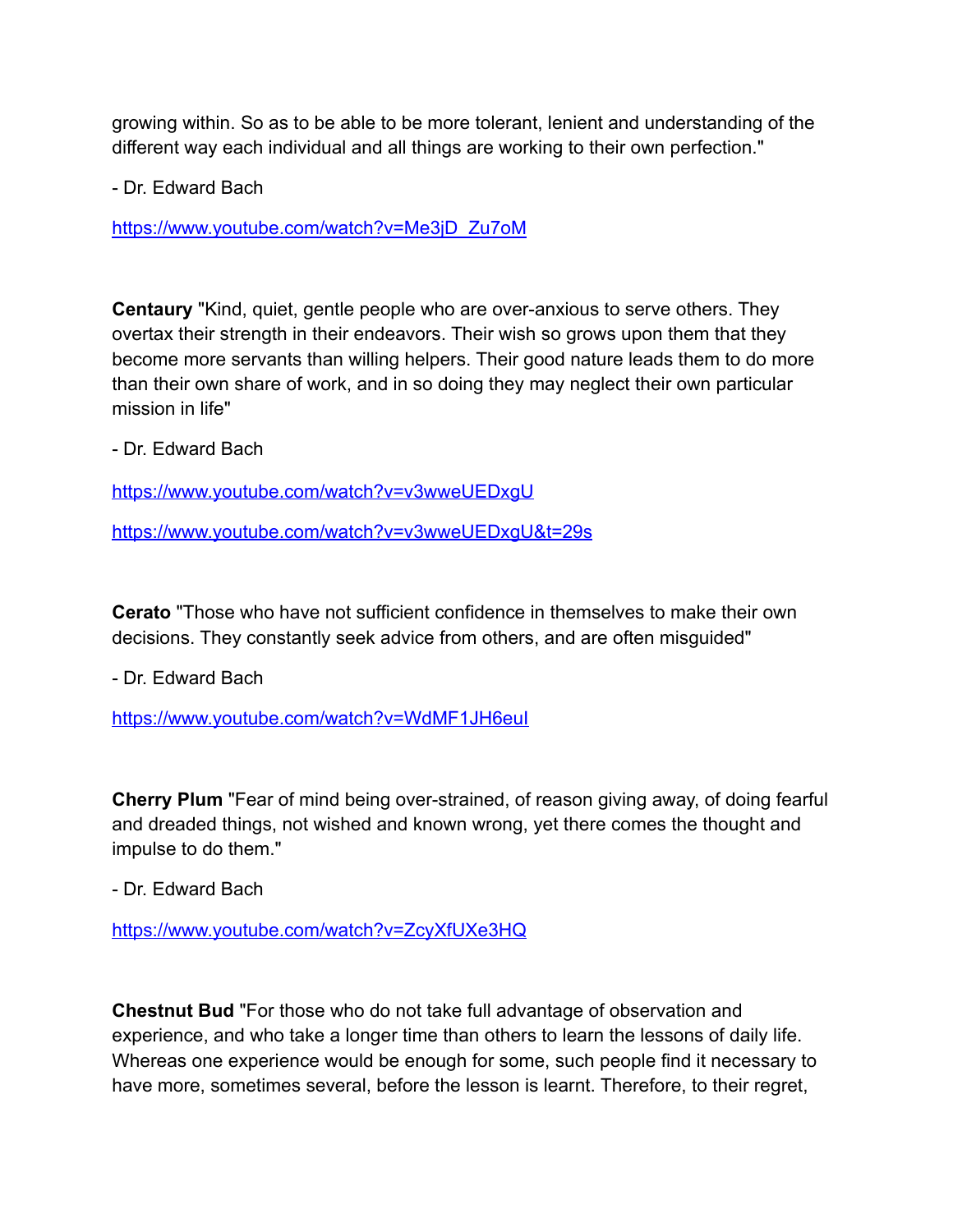they find themselves having to make the same error on different occasions when once would have been enough, or observation of others could have spared them even that one fault."

- Dr. Edward Bach

<https://www.youtube.com/watch?v=cvdYlM5HmQQ>

[https://www.youtube.com/watch?v=yOFG5if9-](https://www.youtube.com/watch?v=yOFG5if9-C4&list=PLNxTtqkxs7JlfIDLTWZ1d_Me8Q_8K-tb6&index=11&pbjreload=10) [C4&list=PLNxTtqkxs7JlfIDLTWZ1d\\_Me8Q\\_8K-tb6&index=11&pbjreload=10](https://www.youtube.com/watch?v=yOFG5if9-C4&list=PLNxTtqkxs7JlfIDLTWZ1d_Me8Q_8K-tb6&index=11&pbjreload=10)

**Chicory** "Those who are very mindful of the needs of others they tend to be over-full of care for children, relatives, friends, always finding something that should be put right. They are continually correcting what they consider wrong, and enjoy doing so. They desire that those for whom they care should be near them"

- Dr. Edward Bach

[https://www.youtube.com/watch?v=\\_cDKXLwrgY0](https://www.youtube.com/watch?v=_cDKXLwrgY0)

[https://www.youtube.com/watch?](https://www.youtube.com/watch?v=8LfR6LCLoWk&index=2&list=PLNxTtqkxs7JlfIDLTWZ1d_Me8Q_8K-tb6) [v=8LfR6LCLoWk&index=2&list=PLNxTtqkxs7JlfIDLTWZ1d\\_Me8Q\\_8K-tb6](https://www.youtube.com/watch?v=8LfR6LCLoWk&index=2&list=PLNxTtqkxs7JlfIDLTWZ1d_Me8Q_8K-tb6)

**Clematis** "Those who are dreamy, drowsy, not fully awake, no great interest in life. Quiet people, not really happy in their present circumstances, living more in the future than in the present; living in hopes of happier times when their ideals may come true. In illness some make little or no effort to get well, and in certain cases may even look forward to death, in the hope of better times; or maybe, meeting again some beloved one whom they have lost."

- Dr. Edward Bach

<https://www.youtube.com/watch?v=oPYOOPpqr7o>

<https://www.youtube.com/watch?v=JQRQs6q2E4A>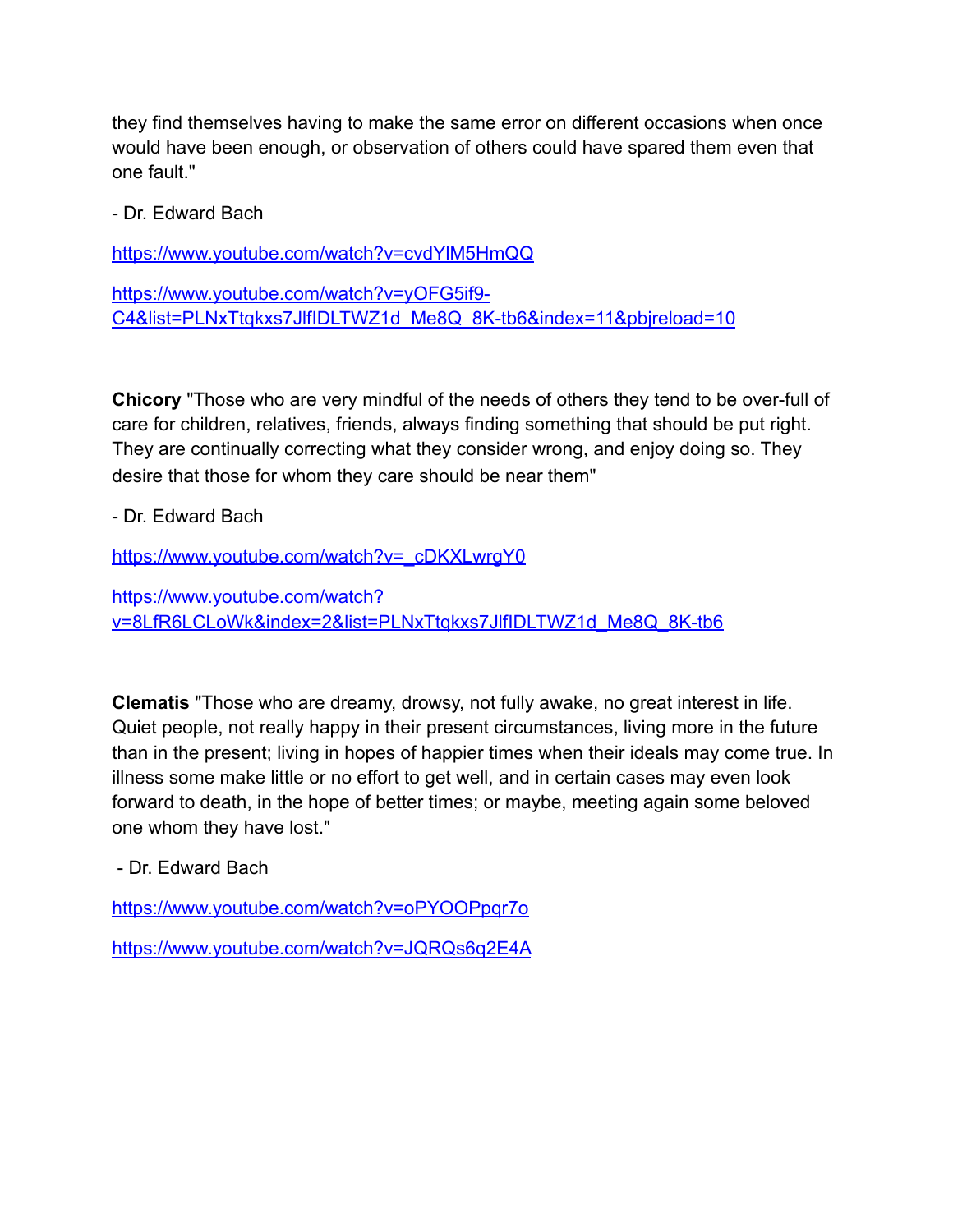**Crab Apple** "This is the remedy of cleansing. For those who feel as if they have something not quite clean about themselves. Often it is something of apparently little importance: in others there may be more serious disease which is almost disregarded compared to the one thing on which they concentrate. In both types they are anxious to be free from the one particular thing which is greatest in their minds and which seems so essential to them that it should be cured. They become despondent if treatment fails. Being a cleanser, this remedy purifies wounds if the patient has reason to believe that some poison has entered which must be drawn out."

- Dr. Edward Bach

<https://www.youtube.com/watch?v=wiLV-3cUKog>

<https://www.youtube.com/watch?v=dd-jwxx1mqo>

[https://www.youtube.com/watch?](https://www.youtube.com/watch?v=wiLV-3cUKog&list=PLNxTtqkxs7JlfIDLTWZ1d_Me8Q_8K-tb6&index=3) [v=wiLV-3cUKog&list=PLNxTtqkxs7JlfIDLTWZ1d\\_Me8Q\\_8K-tb6&index=3](https://www.youtube.com/watch?v=wiLV-3cUKog&list=PLNxTtqkxs7JlfIDLTWZ1d_Me8Q_8K-tb6&index=3)

**Elm** "Those who are doing good work, are following the calling of their life and who hope to do something of importance, and this often for the benefit of humanity. At times there may be periods of depression when they feel that the task they have undertaken is too difficult, and not within the power of a human being."

- Dr. Edward Bach

[https://www.youtube.com/watch?v=\\_N3lBG6Ai0w](https://www.youtube.com/watch?v=_N3lBG6Ai0w)

**Gentian** "Those who are easily discouraged. They may be progressing well in illness or in the affairs of their daily life, but any small delay or hindrance to progress causes doubt and soon disheartens them."

- Dr. Edward Bach

<https://www.youtube.com/watch?v=--vmcz9mNM0>

<https://www.youtube.com/watch?v=BQ0am1jlXjM>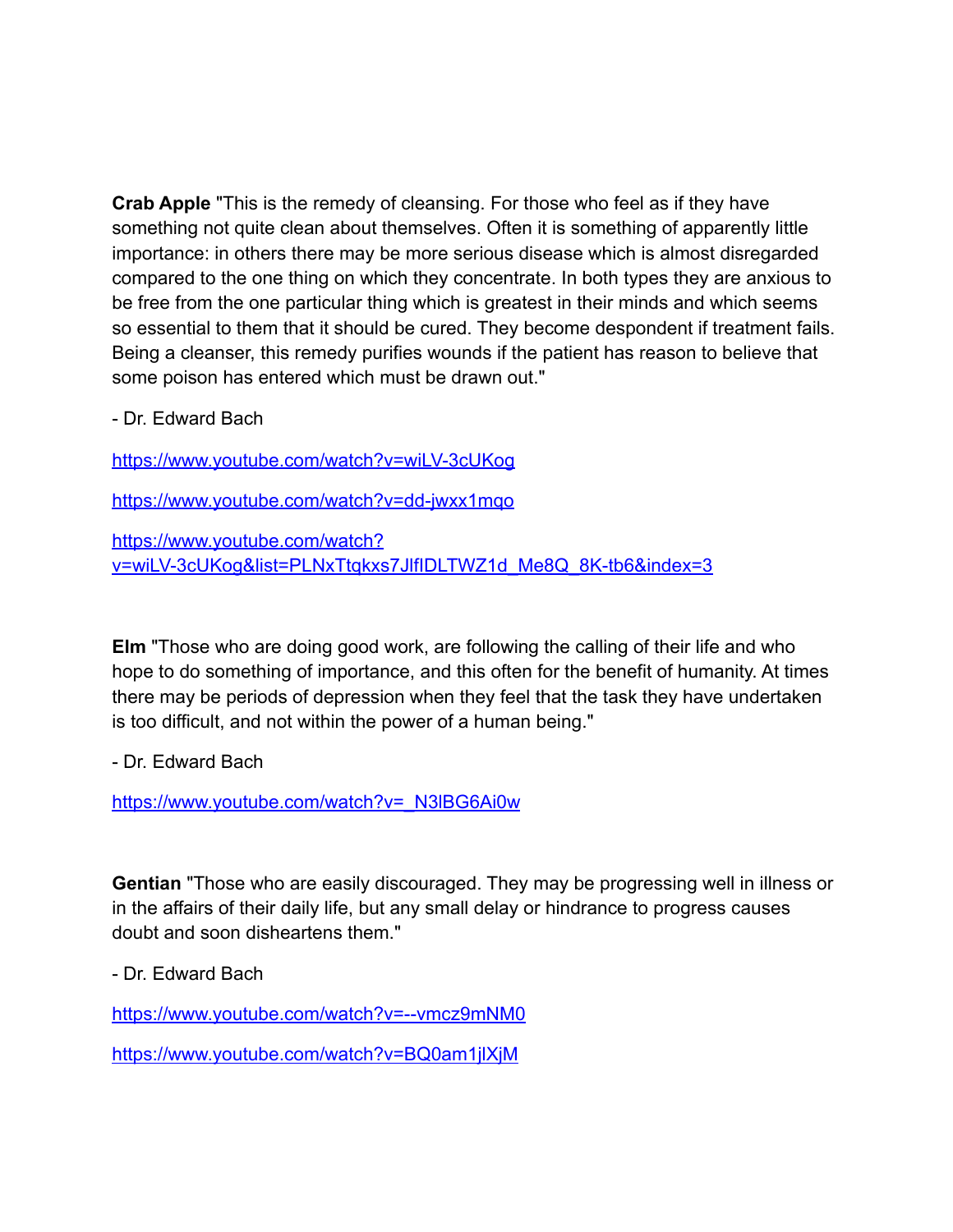**Gorse** "Very great hopelessness, they have given up belief that more can be done for them. Under persuasion or to please others they may try different treatments, at the same time assuring those around that there is so little hope of relief."

- Dr. Edward Bach

<https://www.youtube.com/watch?v=7ia8XfdJBgw>

**Heather** "Those who are always seeking the companionship of anyone who may be available, as they find it necessary to discuss their own affairs with others, no matter who it may be. They are very unhappy if they have to be alone for any length of time." -Dr. Edward Bach

[https://www.youtube.com/watch?v=TYP\\_nPxrcP0](https://www.youtube.com/watch?v=TYP_nPxrcP0)

**Holly** "For those who are sometimes attacked by thoughts of such kind as jealousy, envy, revenge, suspicion. For the different forms of vexation. Within themselves they may suffer much, often when there is no real cause for their unhappiness."

- Dr. Edward Bach

[https://www.youtube.com/watch?](https://www.youtube.com/watch?v=gNMaz4SbDOM&list=PLNxTtqkxs7JlfIDLTWZ1d_Me8Q_8K-tb6&index=8) [v=gNMaz4SbDOM&list=PLNxTtqkxs7JlfIDLTWZ1d\\_Me8Q\\_8K-tb6&index=8](https://www.youtube.com/watch?v=gNMaz4SbDOM&list=PLNxTtqkxs7JlfIDLTWZ1d_Me8Q_8K-tb6&index=8)

**Honeysuckle** "Those who live much in the past, perhaps a time of great happiness, or memories of a lost friend, or ambitions which have not come true. They do not expect further happiness such as they have had."

- Dr. Edward Bach

[https://www.youtube.com/watch?](https://www.youtube.com/watch?v=tbBWxDvjNEc&list=PLNxTtqkxs7JlfIDLTWZ1d_Me8Q_8K-tb6&index=10) [v=tbBWxDvjNEc&list=PLNxTtqkxs7JlfIDLTWZ1d\\_Me8Q\\_8K-tb6&index=10](https://www.youtube.com/watch?v=tbBWxDvjNEc&list=PLNxTtqkxs7JlfIDLTWZ1d_Me8Q_8K-tb6&index=10)

**Hornbeam** "For those who feel that they have not sufficient strength, mentally or physically, to carry the burden of life placed upon them; the affairs of every day seem too much for them to accomplish, though they generally succeed in fulfilling their task. For those who believe that some part, of mind or body, needs to be strengthened before they can easily fulfill their work."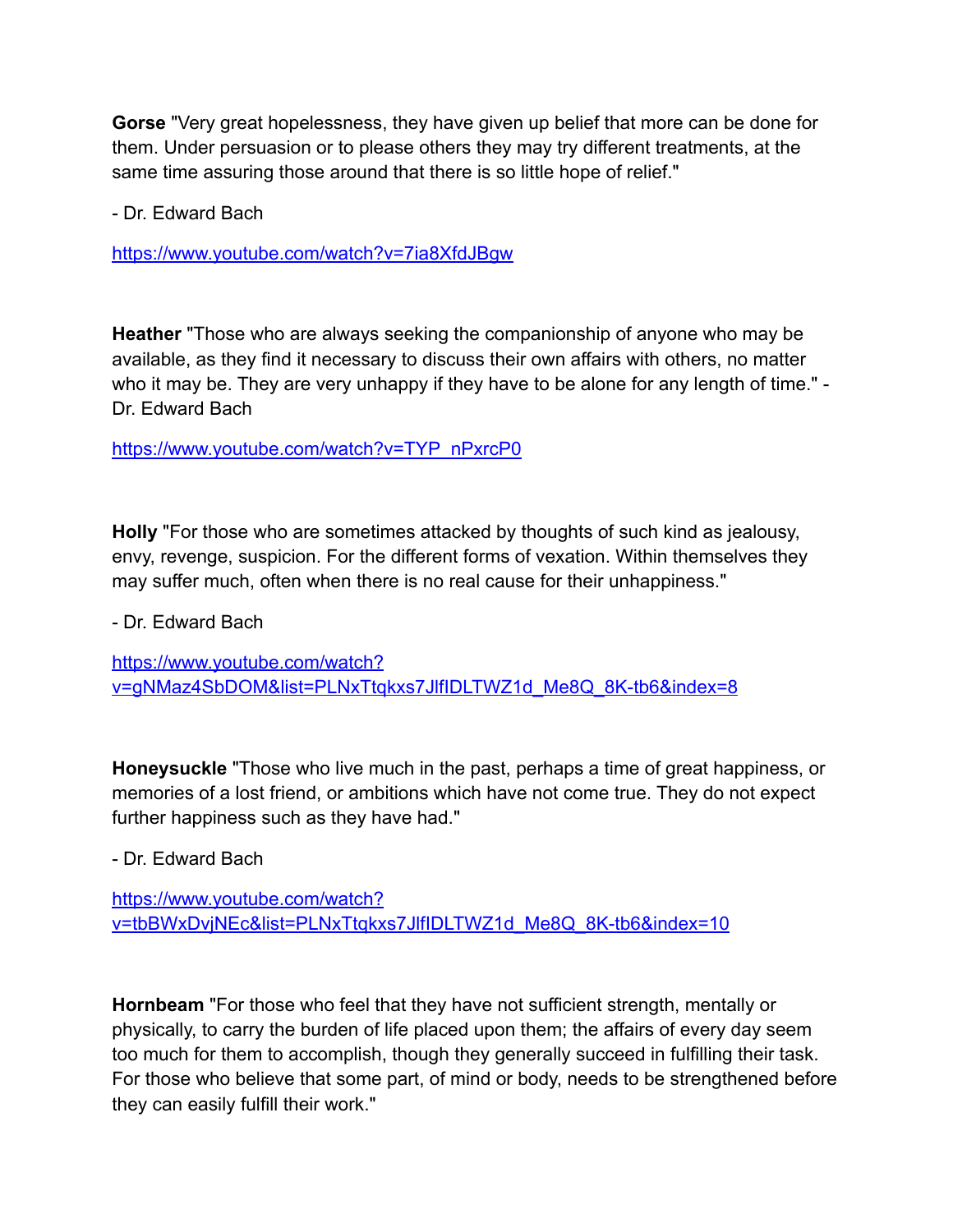- Dr. Edward Bach

<https://www.youtube.com/watch?v=HvQV0w5zMNo>

**Impatiens** "Those who are quick in thought and action and who wish all things to be done without hesitation or delay. When ill they are anxious for a hasty recovery. They find it very difficult to be patient with people who are slow as they consider it wrong and a waste of time, and they will Endeavour to make such people quicker in all ways. They often prefer to work and think alone, so that they can do everything at their own speed."

- Dr. Edward Bach

<https://www.youtube.com/watch?v=2UyT1kZWldI>

<https://www.youtube.com/watch?v=eChKjQgEv5c>

[https://www.youtube.com/watch?](https://www.youtube.com/watch?v=wBN35cB3q0A&list=PLNxTtqkxs7JlfIDLTWZ1d_Me8Q_8K-tb6) [v=wBN35cB3q0A&list=PLNxTtqkxs7JlfIDLTWZ1d\\_Me8Q\\_8K-tb6](https://www.youtube.com/watch?v=wBN35cB3q0A&list=PLNxTtqkxs7JlfIDLTWZ1d_Me8Q_8K-tb6)

**Larch** "For those who do not consider themselves as good or capable as those around them, who expect failure, who feel they will never be a success, and do not venture or make a strong enough attempt to succeed." - Dr. Edward Bach

<https://www.youtube.com/watch?v=vCT8CbGY1yA>

**Mimulus** "Fear of worldly things, illness, pain, accidents, poverty, of dark, of being alone, of misfortune. The fears of everyday life. These people quietly and secretly bear their dread; they do not freely speak of it to others."

- Dr. Edward Bach

This Essence helps you when you have fear of known things, such as, fear of spiders, fear of not being good enough, fear of being old, fear of not succeeding, fear of heights, fear of public speaking etc. You might also be shy, tongue-tied in company, you might even be blushing and stuttering. Mimulus helps you regain courage to face difficulties with humor and confidence. You will be able to stand up for yourself, and with the emotions under control can enjoy life without fear.

[https://www.youtube.com/watch?v=o2In\\_ZDc5\\_8](https://www.youtube.com/watch?v=o2In_ZDc5_8)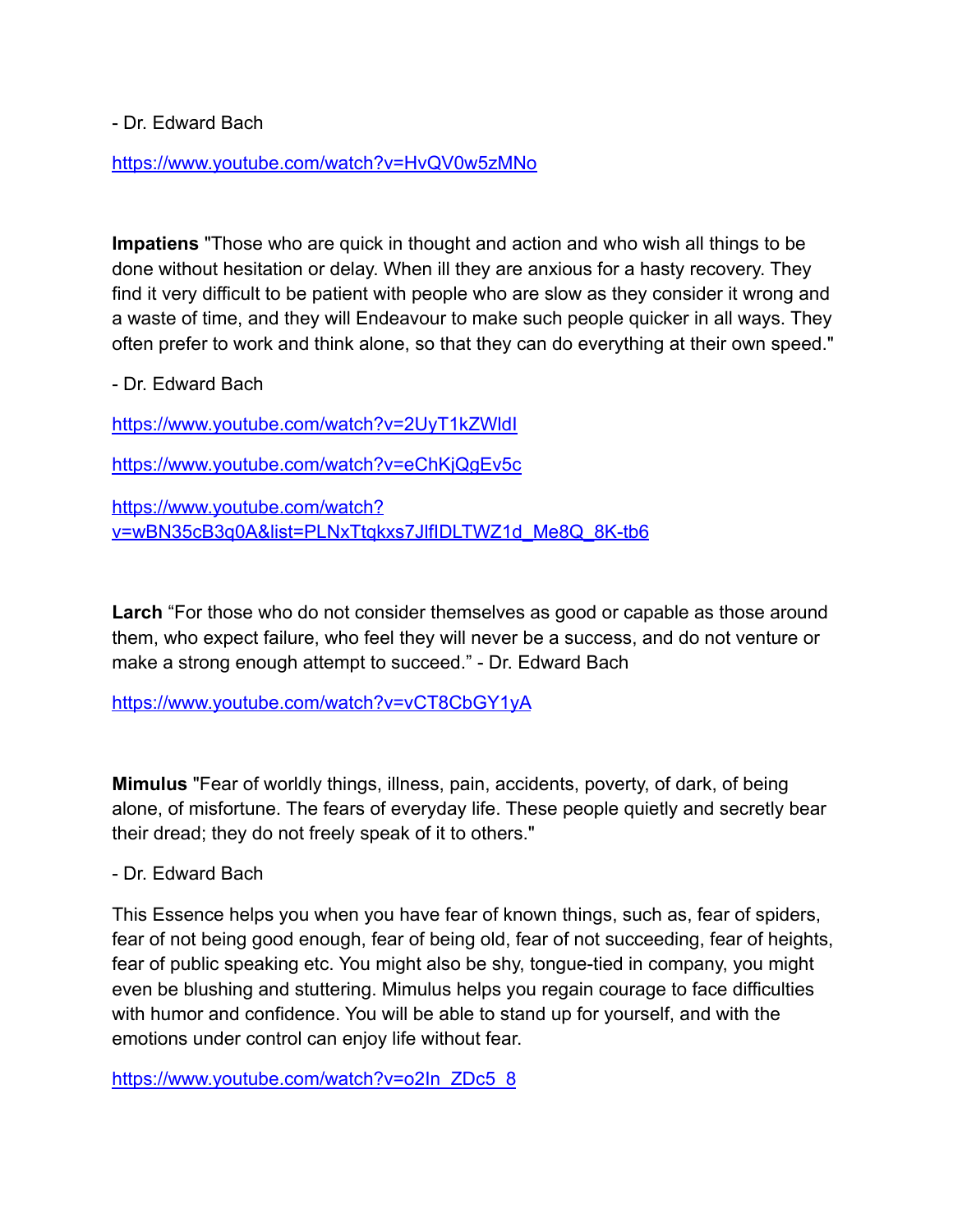<https://www.youtube.com/watch?v=5gAiF8r8mNw>

**Mustard** "Those who are liable to times of gloom or even despair, as though a cold dark cloud overshadowed them and hid the light and the joy of life. It may not be possible to give any reason or explanation for such attacks. Under these conditions it is almost impossible to appear happy or cheerful."

- Dr. Edward Bach

[https://www.youtube.com/watch?](https://www.youtube.com/watch?v=WrGBfTL_6FA&list=PLNxTtqkxs7JlfIDLTWZ1d_Me8Q_8K-tb6&index=12) [v=WrGBfTL\\_6FA&list=PLNxTtqkxs7JlfIDLTWZ1d\\_Me8Q\\_8K-tb6&index=12](https://www.youtube.com/watch?v=WrGBfTL_6FA&list=PLNxTtqkxs7JlfIDLTWZ1d_Me8Q_8K-tb6&index=12)

**Oak** "For those who are struggling and fighting strongly to get well, or in connection with the affairs of their daily life. They will go on trying one thing after another, though their case may seem hopeless. They will fight on. They are discontented with themselves if illness interferes with their duties or helping others. They are brave people, fighting against great difficulties, without loss of hope of effort."

- Dr. Edward Bach

<https://www.youtube.com/watch?v=-Pb4oOog7rk>

**Olive** "Those who have suffered much mentally or physically and are so exhausted and weary that they feel they have no more strength to make any effort. Daily life is hard work for them, without pleasure."

- Dr. Edward Bach

<https://www.youtube.com/watch?v=nAqPThsS69g>

**Pine** "For those who blame themselves. Even when successful they think they could have done better, and are never content with their efforts or the results. They are hardworking and suffer much from the faults they attach to themselves. Sometimes if there is a mistake it is due to another, but they will claim responsibility even for that."

- Dr. Edward Bach

<https://www.youtube.com/watch?v=MpcYC5xCExQ>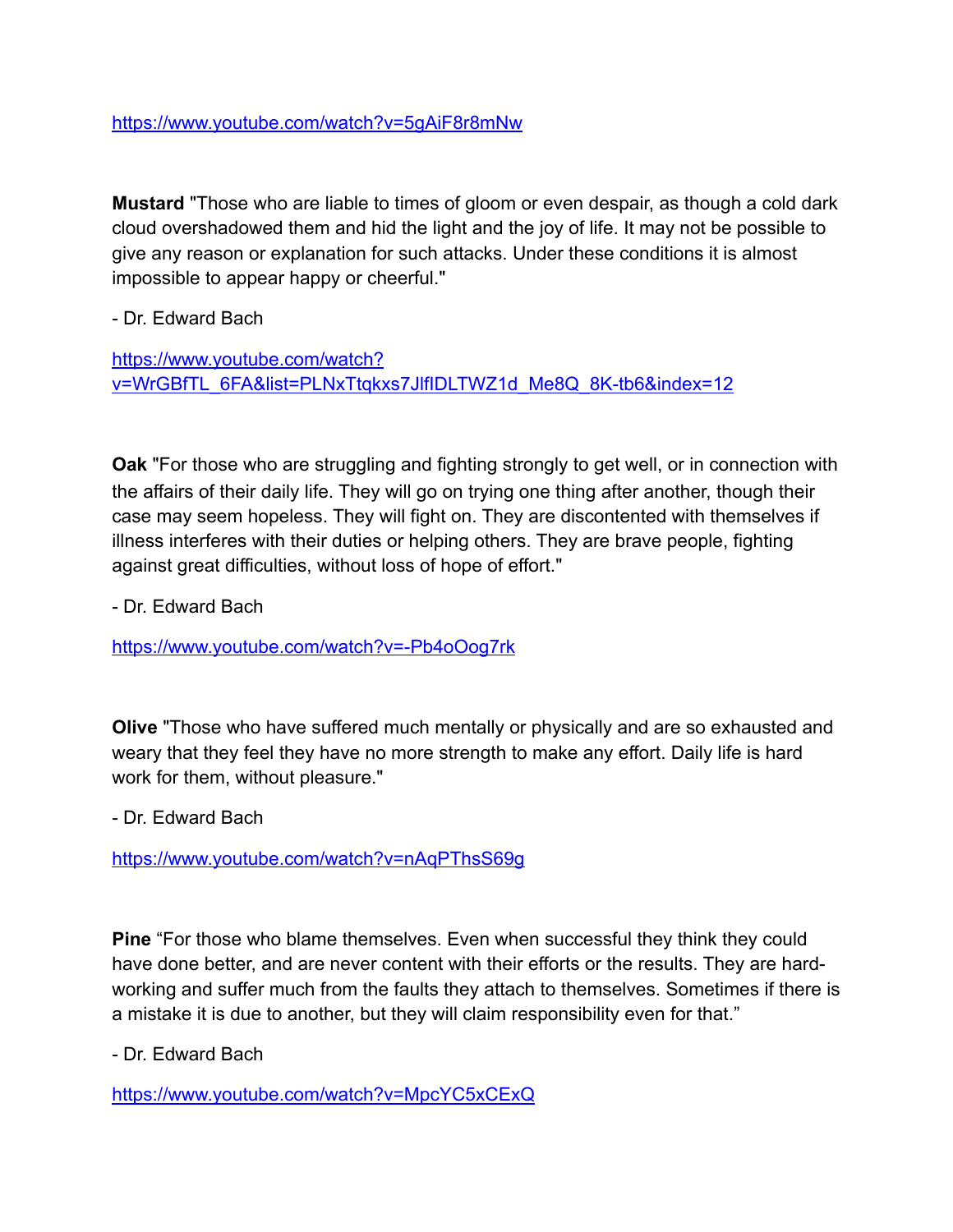**Red Chestnut** "For those who find it difficult not to be anxious for other people. Often, they have ceased to worry about themselves, but for those of whom they are fond they may suffer much, frequently anticipating that some unfortunate thing may happen to them." - Dr. Edward Bach

<https://www.youtube.com/watch?v=yOFG5if9-C4>

**Rock Rose** "The remedy of emergency for cases where there even appears no hope. In accident serious or sudden illness, or when the patient is very frightened or terrified, or if the conditions is serious enough to cause great fear to those around. If the patient is not conscious the lips may be moistened with the remedy."

- Dr. Edward Bach

<https://www.youtube.com/watch?v=Ed3WrKIC6v0>

[https://www.youtube.com/watch?](https://www.youtube.com/watch?v=d_EtYlIiCUA&list=PLNxTtqkxs7JlfIDLTWZ1d_Me8Q_8K-tb6&index=6) v=d\_EtYlliCUA&list=PLNxTtqkxs7JlfIDLTWZ1d\_Me8Q\_8K-tb6&index=6

<https://www.youtube.com/watch?v=pfTB-Mb4ifI>

**Rock Water** "Those who are very strict in their way of living; they deny themselves many of the joys and pleasures of life because they consider it might interfere with their work. They are hard masters to themselves. They wish to be well and strong and active, and will do anything which they believe will keep them so. They hope to be examples which will appeal to others who may then follow their ideas and be better as a result."

- Dr. Edward Bach

https://www.youtube.com/watch?v=d\_EtYlliCUA

<https://www.youtube.com/watch?v=-u-RTbku30I>

**Scleranthus** "Those who suffer much from being unable to decide between two things, first one seeming right then the other. They are usually quiet people, and bear their difficulty alone, as they are not inclined to discuss it with others."

- Dr. Edward Bach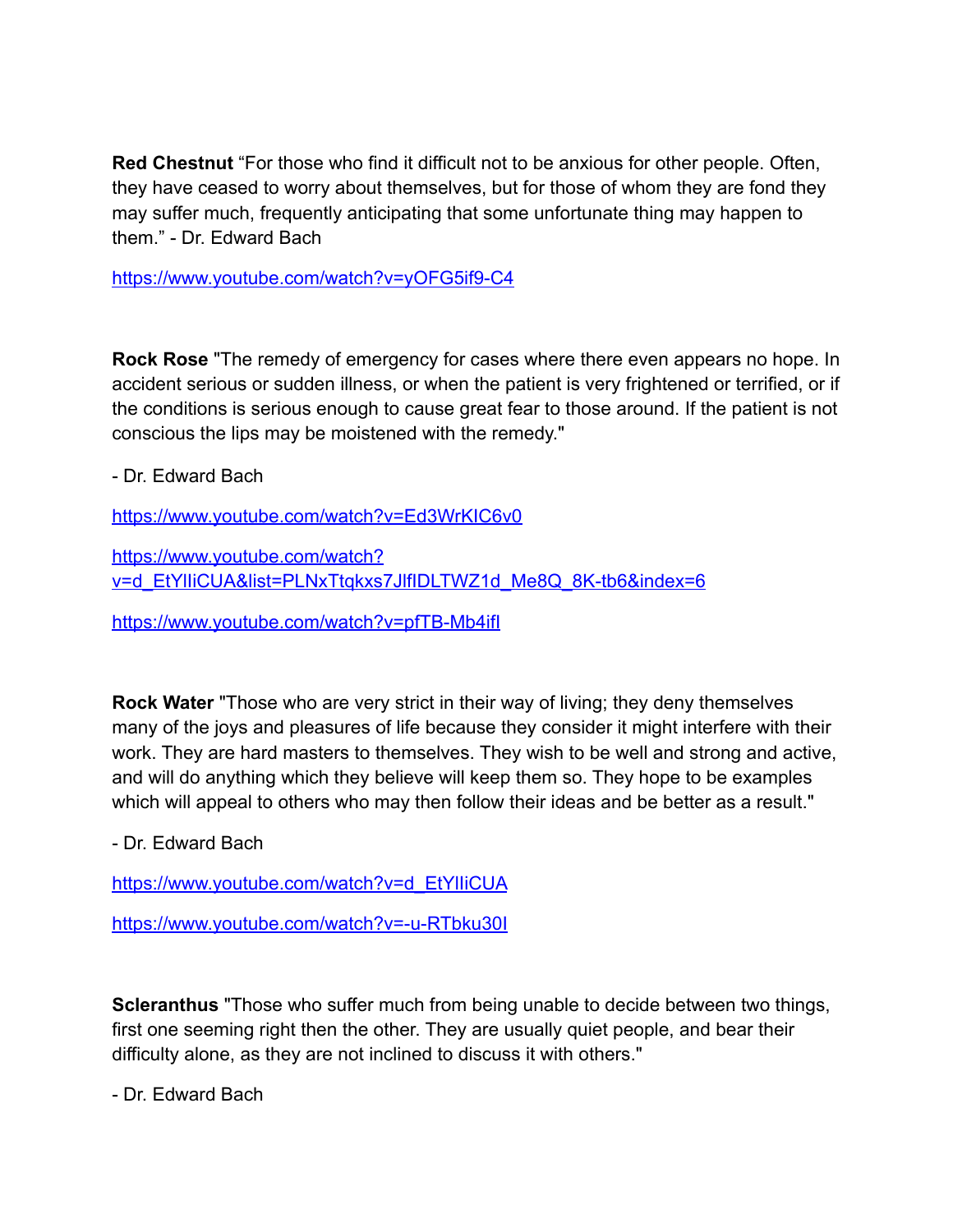[https://www.youtube.com/watch?v=YryH\\_O2mSEs](https://www.youtube.com/watch?v=YryH_O2mSEs)

[https://www.youtube.com/watch?](https://www.youtube.com/watch?v=kIQEnGXvu2k&index=13&list=PLNxTtqkxs7JlfIDLTWZ1d_Me8Q_8K-tb6) [v=kIQEnGXvu2k&index=13&list=PLNxTtqkxs7JlfIDLTWZ1d\\_Me8Q\\_8K-tb6](https://www.youtube.com/watch?v=kIQEnGXvu2k&index=13&list=PLNxTtqkxs7JlfIDLTWZ1d_Me8Q_8K-tb6)

**Star of Bethlehem** "For those in great distress under conditions which for a time produce great unhappiness. The shock of serious news, the loss of someone dear, the fright following an accident, and such like. For those who for a time refuse to be consoled, this remedy brings comfort."

- Dr. Edward Bach

<https://www.youtube.com/watch?v=maAOPvC7d4k>

**Sweet Chestnut** "For those moments which happen to some people when the anguish is so great as to seem to be unbearable. When the mind or body feels as if it had borne to the uttermost limit of its endurance, and that now it must give way. When it seems there is nothing but destruction and annihilation left to face."

- Dr. Edward Bach

<https://www.youtube.com/watch?v=oekLPmsJnr0>

**Vervain** "Those with fixed principles and ideas, which they are confident are right, and which they very rarely change. They have a great wish to convert all around them to their own views of life. They are strong of will and have much courage when they are convinced of those things that they wish to teach. In illness they struggle on long after many would have given up their duties."

- Dr. Edward Bach

<https://www.youtube.com/watch?v=qqM5SYxMem4>

<https://www.youtube.com/watch?v=0eDhPZmzOCM&t=8s>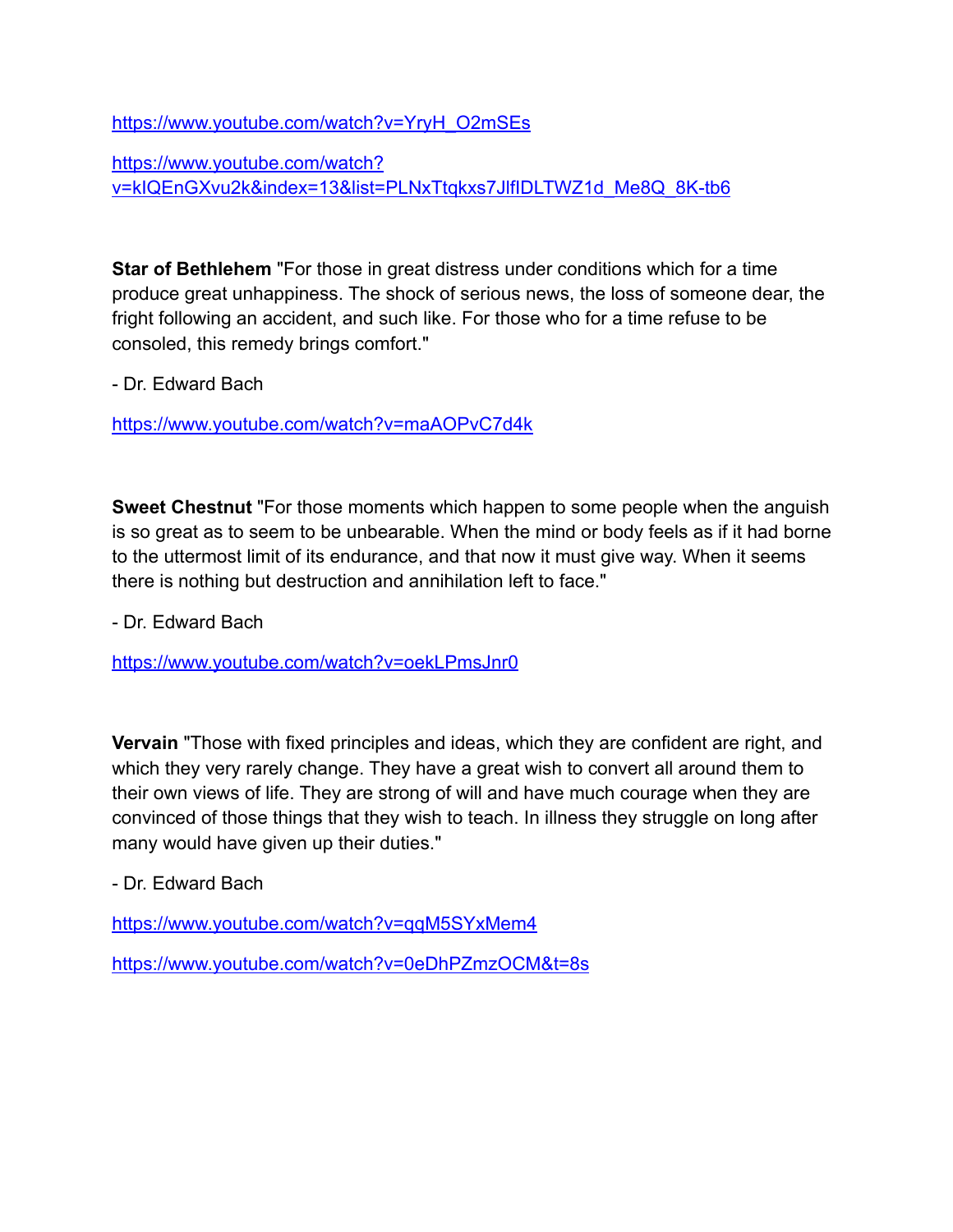**Vine** "Very capable people, certain of their own ability, confident of success. Being so assured, they think that it would be for the benefit of others if they could be persuaded to do things as they themselves do, or as they are certain is right. Even in illness they will direct their attendants. They may be of great value in emergency."

Dr. Edward Bach

<https://www.youtube.com/watch?v=J2ICFts8NIM>

**Walnut** "For those who have definite ideals and ambitions in life and are fulfilling them, but on rare occasions are tempted to be led away from their own ideas, aims and work by the enthusiasm convictions or strong opinions of others. The remedy gives constancy and protection from outside influences."

- Dr. Edward Bach

<https://www.youtube.com/watch?v=Ob40lyioOF0>

**Water Violet** "For those who in health or illness like to be alone. Very quiet people, who move about without noise, they are aloof, leave people alone and go their own way. Often clever and talented. Their peace and calmness is a blessing to those around them."

- Dr. Edward Bach

<https://www.youtube.com/watch?v=WP9zyWG5rBg>

**White Chestnut** "For those who cannot prevent thoughts, ideas, arguments which they do not desire from entering their minds. Usually at such a time when the interest of the moment is not strong enough to keep the mind full. Thoughts which worry and will remain, or if for a time thrown out, will return. They seem to circle round and round and cause mental torture. The presence of such unpleasant thoughts drives out peace and interferes with being able to think only for work or pleasure of the day.

- Dr. Edward Bach

<https://www.youtube.com/watch?v=cTI-PDWac6M>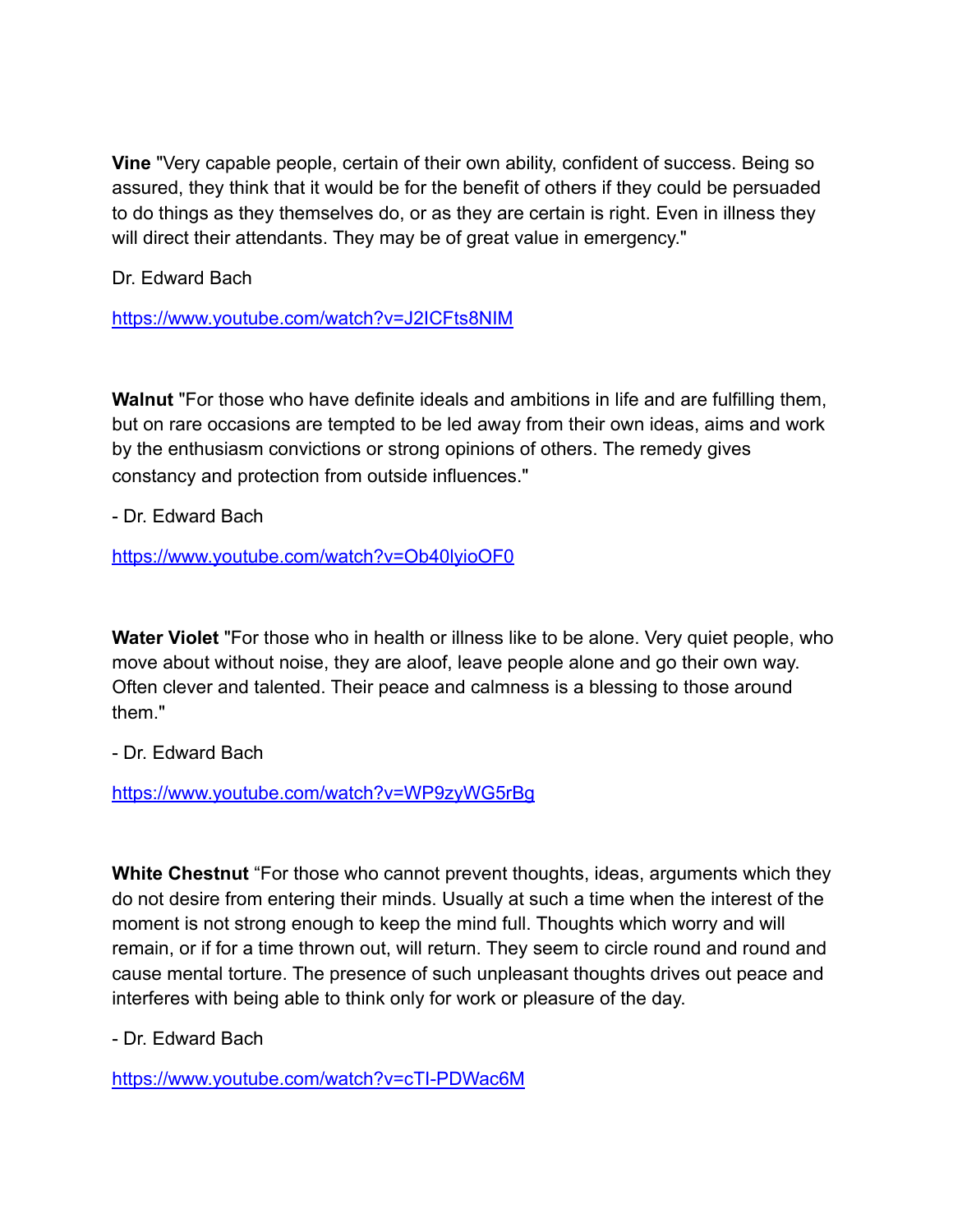**Wild Oat** "For those who have ambitions to do something of prominence in like, who wish to have much experience, and to enjoy all that which is possible for them, to take life to the full. Their difficulty is to determine what occupation to follow; as although their ambitions are strong, they have no calling which appeals to them above all others. This may cause delay and dissatisfaction."

- Dr. Edward Bach

<https://www.youtube.com/watch?v=75R4R7kRr3c>

**Wild Rose** "For. those who without apparently sufficient reason become resigned to all that happens, and just glide through life, take it as it is, without any effort to improve things and find some joy. They have surrendered to the struggle of life without complaint. - Dr. Edward Bach

<https://www.youtube.com/watch?v=plcaA7arIug>

**Willow** "For those who have suffered adversity or misfortune and find these difficult to accept, without complaint or resentment, as they judge life much by the success which it brings. They feel that they have not deserved so great a trial, that it was unjust, and they become embittered." - Dr. Edward Bach

<https://www.youtube.com/watch?v=vKr-juYpMUY>

The following **video** describes how to use Bach Flower Remedies to heal physical and emotional symptoms. Bach Flower expert Julian Barnard talks about prescribing using Bach's Twelve Healers, Seven Helpers and Second Nineteen, how to make a dosage bottle, how to choose a remedy, and how to use combination remedies and five flower cream.

<https://www.youtube.com/watch?v=B6hDUf7zzO8>

For more Information on Bach flower essences contact the following **sources**:

<http://www.bachcentre.com/index.php>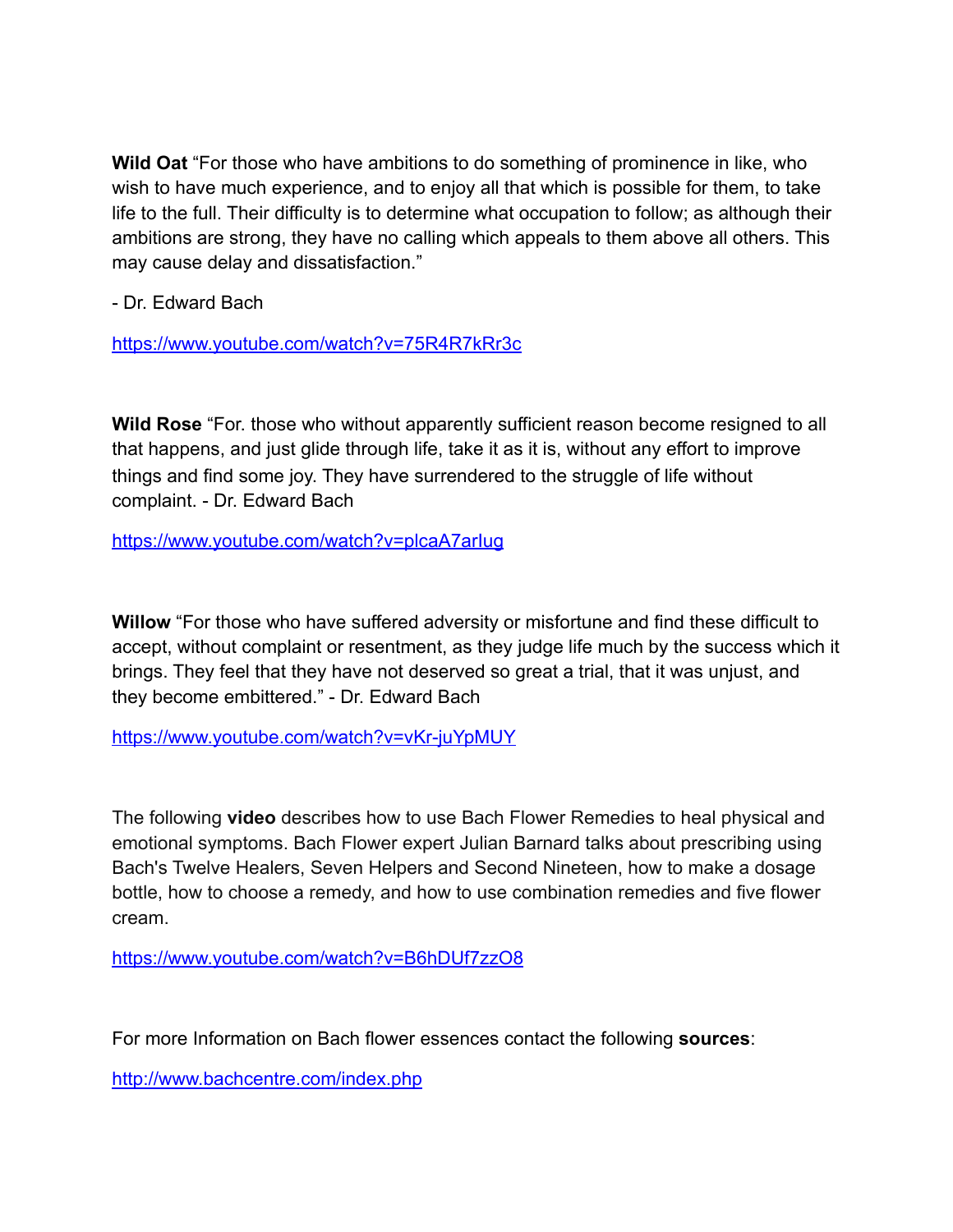<http://www.bachflower.com/>

**Questionaire** from Bachflowereducation.com

[http://www.bachflowereducation.com/f/Bach\\_Questionnaire\\_English2010.pdf](http://www.bachflowereducation.com/f/Bach_Questionnaire_English2010.pdf)

## **Articles**

- 1. Howard, Judy. "Do Bach flower remedies have a role to play in pain control?: A critical analysis investigating therapeutic value beyond the placebo effect, and the potential of Bach flower remedies as a psychological method of pain relief." *Complementary therapies in clinical practice* 13.3 (2007): 174-183.
- 2. Armstrong, NC. and Ernst, E. A randomized, double-blind placebo-controlled trial of a Bach Flower Remedy. Complement Ther Nurs. Midwifery 2001;7(4):215-221.
- 3. Armstrong, NC, Ernst, E. A. randomized, double-blind, placebo controlled clinical trial of a Bach Flower Remedy. Perfusion 1999;11:440-446.
- 4. Downey, RP. Healing with flower essences. Beginnings 2002;Jul-Aug, 22(4): 11-12.
- 5. Ernst, E. "Flower remedies": a systematic review of the clinical evidence. Wien.Klin Wochenschr. 12-30-2002;114(23-24):963-966.
- 6. Ernst, EE. Ernst's rejoinder to P. Mittman and D. Ullman on the Bach flower remedy study. Altern Health Pract 2001;6(3):247-248. No PMID.
- 7. Howard, J. Do Bach flower remedies have a role to play in pain control? A critical analysis investigating therapeutic value beyond the placebo effect, and the potential of Bach flower remedies as a psychological method of pain relief. Complement Ther Clin Pract 2007;13(3):174-183.
- 8. Hyland, ME., Geraghty, A. W., Joy, O. E., and Turner, S. I. Spirituality predicts outcome independently of expectancy following flower essence self-treatment. J Psychosom.Res 2006;60(1):53-58.
- 9. LaTorre, M. A. Integrative perspectives. Integrating Bach flower remedies into a therapeutic practice. Perspect.Psychiatr.Care 2006;42(2):140-143.
- 10.Masi, MP. Bach flower therapy in the treatment of chronic major depressive disorder. Altern Ther Health Med 2003;9(6):112, 108-112, 110.
- 11. Mantle, F. Bach flower remedies. Complement Ther Nurs Midwifery 1997;3(5): 142-144.
- 12.Pintov, S, Hochman, M, Livne, A, et al. Bach flower remedies used for attention deficit hyperactivity disorder in children--a prospective double blind controlled study. Eur J Paediatr.Neurol. 2005;9(6):395-398.